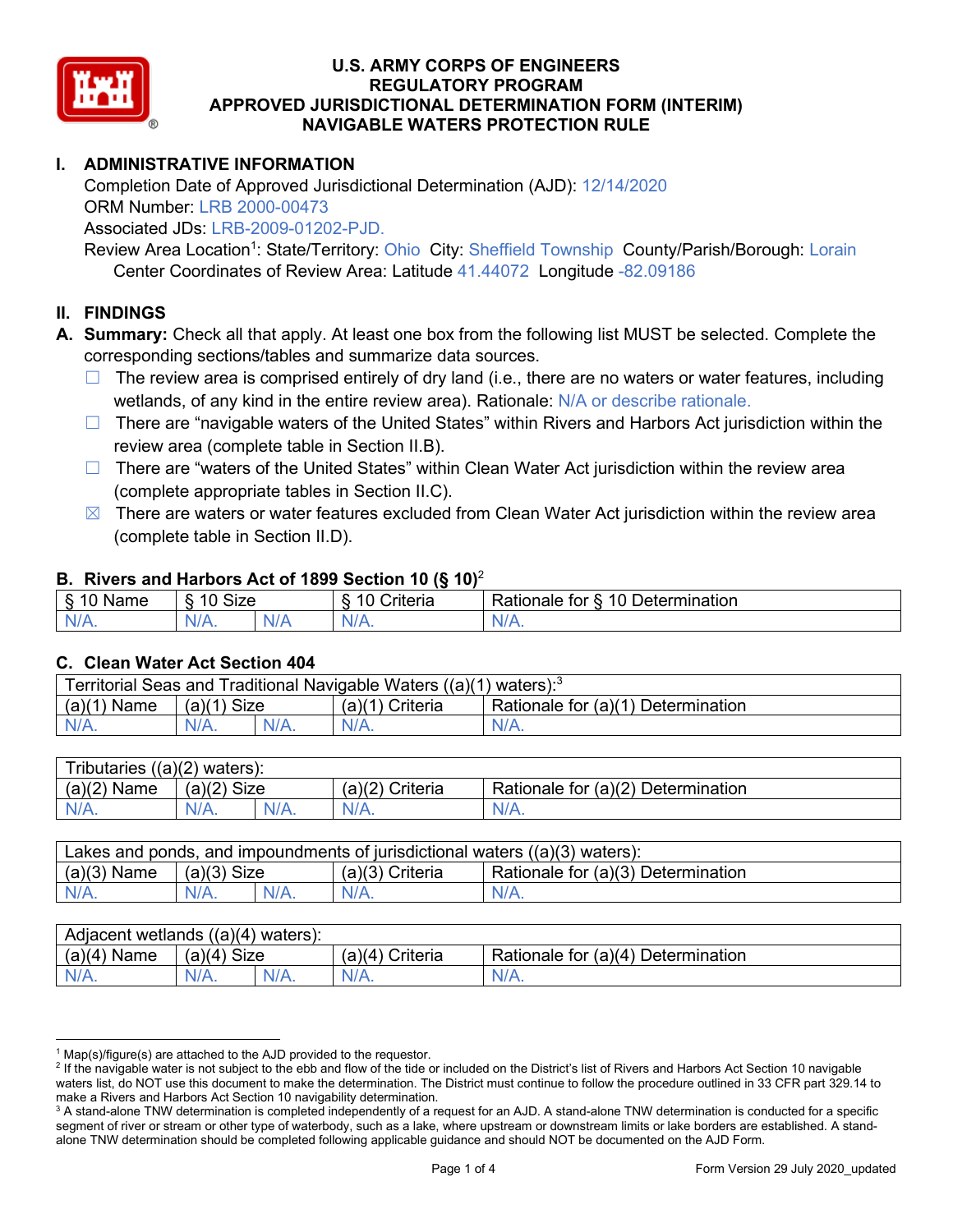

# **D. Excluded Waters or Features**

| Excluded waters $((b)(1) - (b)(12))$ : <sup>4</sup> |                       |        |                        |                                                                                              |  |  |
|-----------------------------------------------------|-----------------------|--------|------------------------|----------------------------------------------------------------------------------------------|--|--|
| <b>Exclusion Name</b>                               | <b>Exclusion Size</b> |        | Exclusion <sup>5</sup> | Rationale for Exclusion Determination                                                        |  |  |
| Stream 1 (onsite                                    | 1338.74               | linear | $(b)(3)$ Ephemeral     | The controlling factor for this determination is the                                         |  |  |
| portion north of                                    |                       | feet   | feature, including     | absence of a culvert under Preservation Blvd.                                                |  |  |
| <b>Preservation</b>                                 |                       |        | an ephemeral           | During the Corps October 27, 2017 site visit,                                                |  |  |
| Blvd)                                               |                       |        | stream, swale,         | water was observed pooled within Stream 1                                                    |  |  |
|                                                     |                       |        | gully, rill, or pool.  | south of Preservation Blvd. However, north of                                                |  |  |
|                                                     |                       |        |                        | Preservation Blvd water was absent within the                                                |  |  |
|                                                     |                       |        |                        | channel and there was no evidence of flow.                                                   |  |  |
|                                                     |                       |        |                        | Upon further inspection, it was determined that a                                            |  |  |
|                                                     |                       |        |                        | culvert was not installed under Preservation                                                 |  |  |
|                                                     |                       |        |                        | Blvd, thereby, severing Stream 1's connectivity.                                             |  |  |
|                                                     |                       |        |                        | Based on this observation, it was determined                                                 |  |  |
|                                                     |                       |        |                        | that the portion of Stream 1 north of Preservation                                           |  |  |
|                                                     |                       |        |                        | Blvd has ephemeral flow. To further support the                                              |  |  |
|                                                     |                       |        |                        | Corps' October 27, 2017 site observations /                                                  |  |  |
|                                                     |                       |        |                        | conclusions, the Corps requested the applicant                                               |  |  |
|                                                     |                       |        |                        | submit current photographs of Stream 1. Several                                              |  |  |
|                                                     |                       |        |                        | photographs of Stream 1, dated September 17,<br>2020, were submitted by EnviroScience. These |  |  |
|                                                     |                       |        |                        | photographs confirm the Corps' October 27,                                                   |  |  |
|                                                     |                       |        |                        | 2017 site observations. The photographs depict                                               |  |  |
|                                                     |                       |        |                        | a dry stream channel with no evidence of recent                                              |  |  |
|                                                     |                       |        |                        | flow. The Antecedent Precipitation Tool (APT)                                                |  |  |
|                                                     |                       |        |                        | (See Section III.B for a detailed discussion) was                                            |  |  |
|                                                     |                       |        |                        | utilized to determine the climatological conditions                                          |  |  |
|                                                     |                       |        |                        | on the dates of the Corps' site visit and                                                    |  |  |
|                                                     |                       |        |                        | EnviroScience's submitted photographs. The                                                   |  |  |
|                                                     |                       |        |                        | APT determined that the Corps' site visit was                                                |  |  |
|                                                     |                       |        |                        | conducted during a period of drier than normal                                               |  |  |
|                                                     |                       |        |                        | precipitation. However, the 30 days preceding                                                |  |  |
|                                                     |                       |        |                        | the Corps' visit precipitation was normal (the                                               |  |  |
|                                                     |                       |        |                        | APT uses a weighted approach going back 90                                                   |  |  |
|                                                     |                       |        |                        | days from analysis date). Therefore, it is likely                                            |  |  |
|                                                     |                       |        |                        | that evidence of flow would have been observed                                               |  |  |
|                                                     |                       |        |                        | had the stream been intermittent. For the 2020                                               |  |  |
|                                                     |                       |        |                        | dated photographs, the APT indicates that they                                               |  |  |
|                                                     |                       |        |                        | were taken during a period of normal                                                         |  |  |
|                                                     |                       |        |                        | precipitation. However, 30 to 60 days prior to the                                           |  |  |
|                                                     |                       |        |                        | date of the photographs, precipitation was                                                   |  |  |
|                                                     |                       |        |                        | considered wetter than normal. Therefore, the                                                |  |  |
|                                                     |                       |        |                        | lack of visible hydrology and absence of                                                     |  |  |
|                                                     |                       |        |                        | evidence of flow further supports the conclusion                                             |  |  |
|                                                     |                       |        |                        | of ephemeral flow. Thus, it was determined                                                   |  |  |

<sup>4</sup> Some excluded waters, such as (b)(2) and (b)(4), may not be specifically identified on the AJD form unless a requestor specifically asks a Corps district to do so. Corps districts may, in case-by-case instances, choose to identify some or all of these waters within the review area.  $5$  Because of the broad nature of the (b)(1) exclusion and in an effort to collect data on specific types of waters that would be covered by the (b)(1)

exclusion, four sub-categories of (b)(1) exclusions were administratively created for the purposes of the AJD Form. These four sub-categories are not new exclusions, but are simply administrative distinctions and remain (b)(1) exclusions as defined by the NWPR.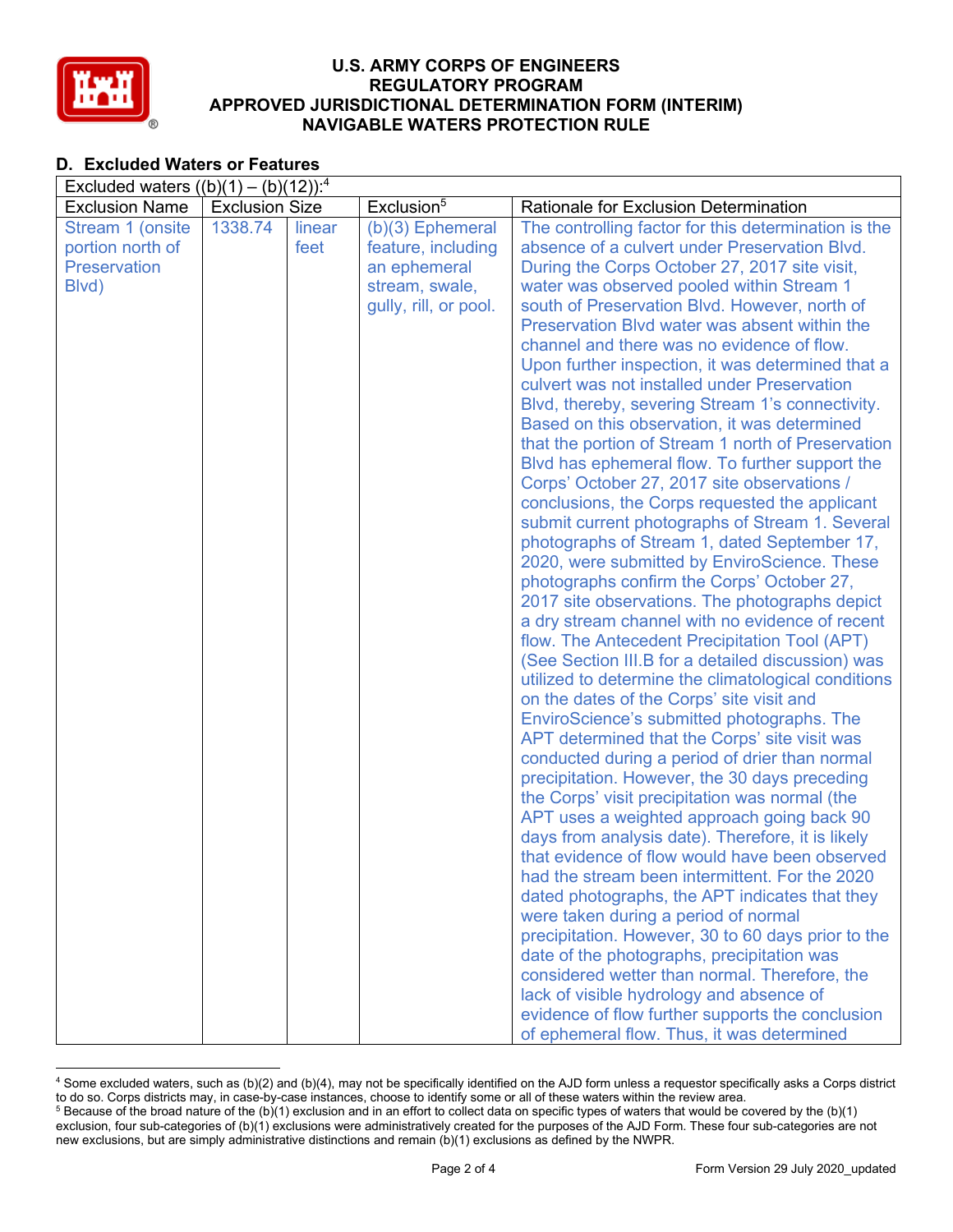

| Excluded waters $((b)(1) - (b)(12))$ : <sup>4</sup> |                       |  |                        |                                                |  |  |
|-----------------------------------------------------|-----------------------|--|------------------------|------------------------------------------------|--|--|
| Exclusion Name                                      | <b>Exclusion Size</b> |  | Exclusion <sup>5</sup> | <b>Rationale for Exclusion Determination</b>   |  |  |
|                                                     |                       |  |                        | Stream 1, north of Preservation Blvd flows     |  |  |
|                                                     |                       |  |                        | ephemerally. This approved jurisdictional      |  |  |
|                                                     |                       |  |                        | determination only applies to the onsite,      |  |  |
|                                                     |                       |  |                        | ephemeral portion of Stream 1 located north of |  |  |
|                                                     |                       |  |                        | <b>Preservation Blvd.</b>                      |  |  |

# **III. SUPPORTING INFORMATION**

- **A. Select/enter all resources** that were used to aid in this determination and attach data/maps to this document and/or references/citations in the administrative record, as appropriate.
	- $\Box$  Information submitted by, or on behalf of, the applicant/consultant: Title(s) and date(s) This information is sufficient for purposes of this AJD. Rationale: N/A.
	- $\Box$  Data sheets prepared by the Corps: Title(s) and/or date(s).
	- ☒ Photographs: Other: EnviroScience, September 17, 2020
	- $\boxtimes$  Corps site visit(s) conducted on: October 27, 2017
	- ☒ Previous Jurisdictional Determinations (AJDs or PJDs): LRB-2009-01202-PJD, Dated November 3, 2017
	- ☒ Antecedent Precipitation Tool: *provide detailed discussion in Section III.B*.
	- ☐ USDA NRCS Soil Survey: Title(s) and/or date(s).
	- $\Box$  USFWS NWI maps: Title(s) and/or date(s).
	- $\boxtimes$  USGS topographic maps: Avon, OH 7.5 min

## **Other data sources used to aid in this determination:**

| Data Source (select)              | Name and/or date and other relevant information |
|-----------------------------------|-------------------------------------------------|
| <b>USGS Sources</b>               | $N/A$ .                                         |
| <b>USDA Sources</b>               | N/A                                             |
| <b>NOAA Sources</b>               | N/A                                             |
| <b>USACE Sources</b>              | N/A                                             |
| <b>State/Local/Tribal Sources</b> | N/A                                             |
| <b>Other Sources</b>              | N/A                                             |

**B. Typical year assessment(s):** The subject parcel's latitude/longitude was entered into the Antecedent Precipitation Tool (APT) which was used to determine average precipitation, total precipitation over the 90 days preceding the Corps' site visit and submitted photographs, and whether the site visit / photographs was conducted / were taken under dry, normal or wet conditions. For the Corps' site visit, the APT pulled precipitation data from the nearest weather station – Cleveland, and for the submitted photographs the APT pulled precipitation data from the nearest six weather stations – Elyria Lorain Co AP, Avon 1.6 SW, North Ridgeville 2.4 NW, Sheffield Lake 0.5 E, Elyria 0.4 SE, and Elyria 3 E. The APT shows that normal precipitation at the location of the site is between the 30th (2.4") and 70th (4.4") percentiles. The APT indicates that 0-30 days prior to the visit precipitation was 3.2" which is between the 30th and 70th percentiles. Thirty to 60 days prior the APT indicates that precipitation was 0.9" which is below the 30th percentile and 60 to 90 days prior precipitation was 1.2" which is also below the 30th percentile. Therefore, one month prior to the site visit rainfall was normal, and two to three months prior to the date of the site visit precipitation was considered to be below normal for that time of year.